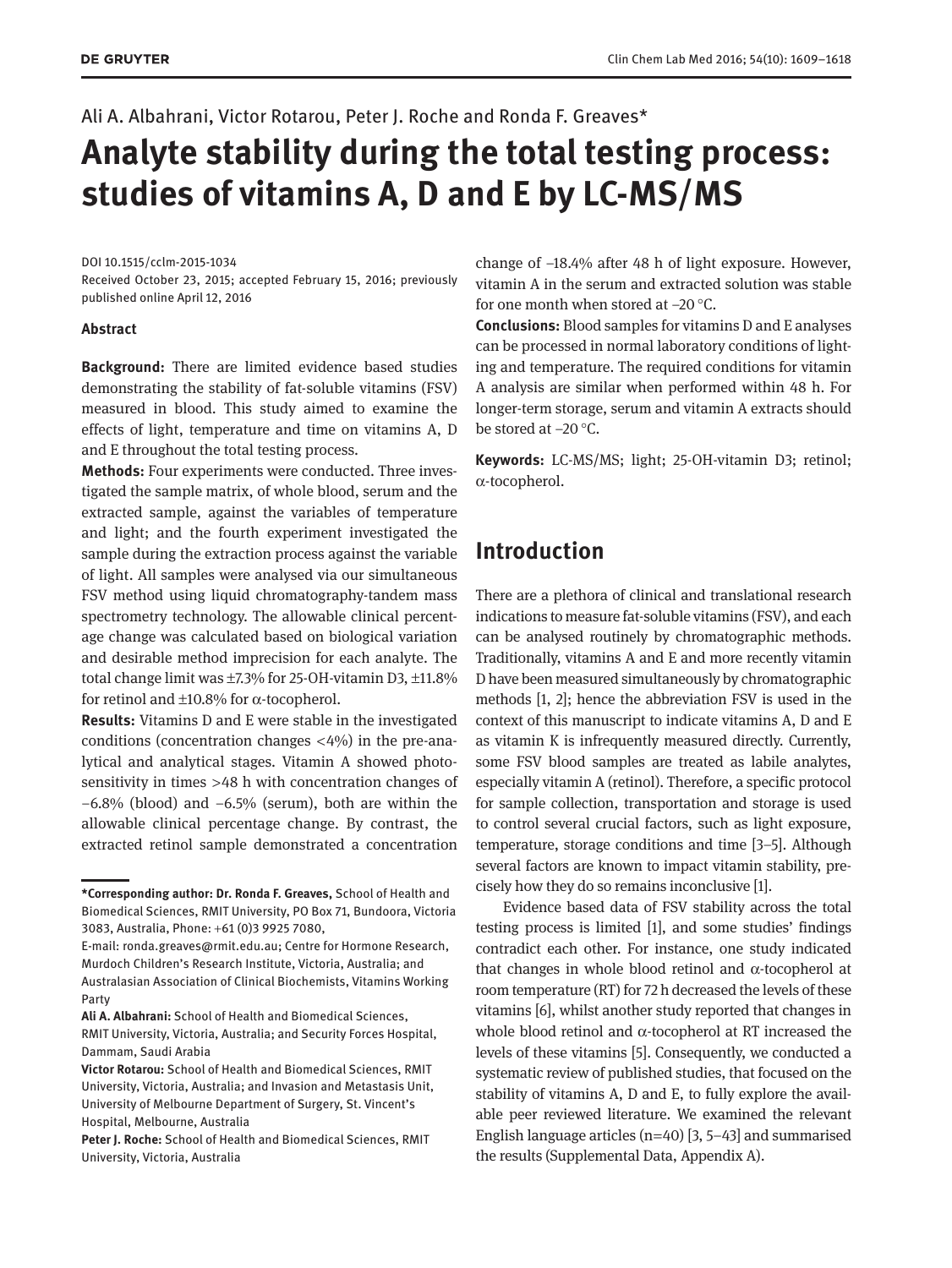According to the systematic review, FSV stability in whole blood and serum has been intermittently studied over the past three decades. However, the available data does not cover stability of vitamins A, D and E simultaneously and not all factors that influence sample stability, especially during FSV extraction and post-extraction have been addressed. In addition, the methods applied did not include data to demonstrate full validation or acceptable peer reviewed comparison through external quality assurance (EQA) participation. This may partially explain some of the contradictory findings concerning FSV stability. Although two studies examined stability of vitamins A, D and E at RT for short time intervals [6]; and at −20 °C for a long storage time period [16], no study has simultaneously examined the influence of light, temperature and time on the stability of FSV across different matrices: whole blood, serum and vitamin extracts. Furthermore, no study has simultaneously investigated FSV in samples processed in ambient light at RT versus samples processed in subdued light at RT (Supplemental Data, Appendix A). More recently, liquid chromatography – tandem mass spectrometry (LC-MS/MS) has been used to evaluate the stability of plasma vitamins A and E for 48 h at "chill" temperature [7], and the stability of 25-hydroxy vitamin D3 (25-OHD3) for 24 h at RT and also for a few months at −20 °C [29]. However, there is no study that has used the advantages of LC-MS/MS technology to simultaneously examine the stability of vitamins A, D and E across the entire testing process; i.e. in various sample matrices under the influence of light, temperature and time.

This study aimed to simultaneously investigate the stability of 25-OHD3, retinol and  $\alpha$ -tocopherol: (1) in whole blood, (2) in serum, (3) during sample processing and (4) post-extraction processing (vitamin extracts) under the influence of light, temperature and storage time using LC-MS/MS for the vitamin quantification [2].

## **Materials and methods**

#### **Subjects**

Three healthy volunteers (2 males and 1 female) aged (35–55 years) from our research group participated in this study. Each volunteer provided four separate blood samples. The whole blood samples were collected into four 10 mL vacutainer plain tubes (no thixotropic gel) wrapped in aluminium foil to protect from light. With the exception of experiment 1, all tubes collected were set aside to stand at RT in the dark (to allow for clotting) prior to centrifugation at 3500 rpm (~ 2000 *g*) for 20 min, followed by separation of the serum layer.

Samples of whole blood, serum and extracts were exposed to different conditions of light, temperature and time. To examine the effect of light, a group of samples was exposed to a light flux from a fluorescent lamp at 1 m distance, while another sample group was protected from the light by storing in a dark cupboard. Other storage conditions of different temperatures (RT 23 °C±2 °C, 4 °C±2 °C, −20 °C±3 °C and −80 °C±3 °C) over different time points (3 h, 6 h, 12 h, 24 h, 48 h, 1 week, 2 weeks and 1 month) were also examined throughout the experiments (Table 1). For each investigated condition, triplicate samples of every volunteer were used in the following experiments.

**Experiment 1:** This experiment aimed to investigate the stability of 25-OHD3, retinol and α-tocopherol in whole blood. For this purpose, blood (≈20 mL) was collected from each volunteer into three 10 mL plain tubes. Immediately, the blood was aliquoted (300 μL) into labelled polypropylene tubes wrapped in aluminium foil unless otherwise stated. All aliquots were kept standing for 90 min in the ambient dark RT condition for clotting. Later, the aliquots were categorised into four groups.

Group 1 aliquots were centrifuged for 20 min at 3500 rpm, and the serum was then transferred into new labelled polypropylene tubes prior to storing at −80 °C. This sample group was considered the control and was used to determine the baseline analyte concentration. Group 2 aliquots (not wrapped in aluminium foil) were exposed to florescent light at RT to examine the effects of the light at several time points: 3 h, 6 h, 12 h, 24 h, 48 h and 1 week. The group 3 aliquots and group 4 aliquots were protected from light and kept at RT and 4 °C, respectively, to investigate the effects of temperature across times 3 h, 6 h, 12 h, 24 h, 48 h and 1 week. Triplicate aliquots from each volunteer sample were used at each investigated condition. After the aliquots were exposed to the target conditions, they were centrifuged for 20 min at 3500 rpm  $($   $\sim$  2000 *g* $)$ , and the serum was immediately transferred into new labelled polypropylene tubes prior to storing at −80 °C until they underwent analysis.

**Experiment 2:** This experiment aimed to examine the stability of the three FSV analytes in serum. The entire serum sample from each volunteer was collected in one glass bottle and then aliquoted into labelled polypropylene tubes wrapped in aluminium foil unless otherwise stated. These serum aliquots were divided into the five sample groups. Groups 1–3 were exposed to the conditions detailed in experiment 1. The sample groups 4 and 5 were protected from light and kept at 4 °C and −20 °C, respectively at different storage times (3 h, 6 h, 12 h, 24 h, 48 h, 1 week, 2 weeks and 1 month) prior to storage at −80 °C until they were analysed.

**Experiment 3:** This experiment was designed to investigate the influence of light during the sample-processing (FSV extraction) on the stability of investigated analytes. The two groups (light and dark) consisted of the triple serum aliquots from each volunteer. The samples from the first group were processed under light exposure while the second group of samples were prepared under subdued light. Later, all samples from both groups were loaded into the LC-MS/MS in the same analytical batch.

**Experiment 4:** In this experiment the stability of the three analytes of interest post-extraction process (extracts) was explored.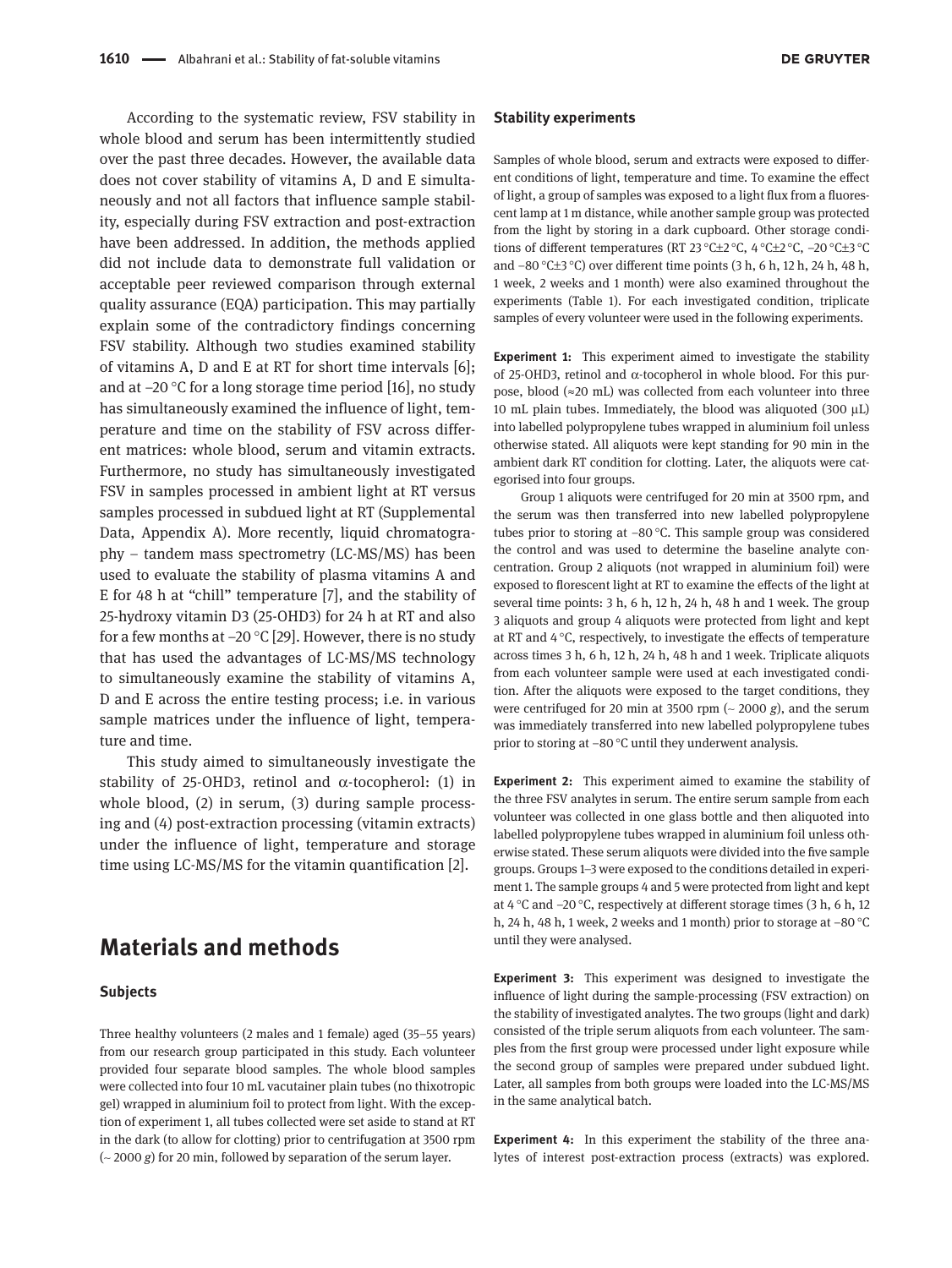| Experiment     | Sample processing            | Investigated factors   |                                           |                                                                                                                                                                   |
|----------------|------------------------------|------------------------|-------------------------------------------|-------------------------------------------------------------------------------------------------------------------------------------------------------------------|
|                |                              | Light                  | Temperature                               | Time                                                                                                                                                              |
| 1              | <b>Whole blood</b>           | $\text{Off} \gg$<br>On | $RT \rightarrow 4 °C$                     | $3 h \nvert 6 h \nvert 12 h \nvert 24 h \nvert 48 h \nvert 1 w \nvert$                                                                                            |
| $\mathfrak{2}$ | <b>Serum</b>                 | Off<br>On              | $\rightarrow$ -20 °C<br>$\geq 4$ °C<br>RT | $\langle$ 3 h $\rangle$ 6 h $\rangle$ 12 h $\rangle$ 24 h $\rangle$ 48 h $\rangle$ 1 w $\rangle$ 2 w $\rangle$ 1 m                                                |
| 3              | <b>Extraction</b><br>process | Off<br>On              | RT                                        | NA                                                                                                                                                                |
| $\overline{4}$ | <b>FSV</b> extract           | Off<br>On              | $4^{\circ}$ C $20^{\circ}$<br>RT          | $\left.\left.\right\{3h\right\}$ 6h $\left.\right\}$ 12h $\left.\right\}$ 24h $\left.\right\}$ 48h $\left.\right\}$ 1 w $\left.\right\}$ 2 w $\left.\right\}$ 1 m |

**Table 1:** Experimental flowchart to investigate FSV stability.

This Table shows the overall view of four experiments that were conducted to examine the stability of three FSV analytes, 25-OHD3, retinol and  $\alpha$ -tocopherol. Experiments 1, 2 and 4 examined the stability of FSV in whole blood, serum and analyte extracts, respectively, under the effect of light (off vs. on) and temperatures (RT, 4 $\degree$ C vs. –20 $\degree$ C) across several time points. The stability of FSV during the extraction process under the effect of light (subdued light at RT vs. light at RT) was explored in experiment 3. RT, room temperature; NA, not applicable.

All the serum samples from each volunteer were collected in one glass bottle and aliquoted into labelled glass tubes. These samples were processed according to our method's sample preparation, i.e. extraction protocol [2], and the entire extracts from all sample tubes were collected in one glass bottle prior to aliquoting into HPLC glass vials. These aliquots were categorised into five groups: group 2 (clear vials); groups 1 and 3–5 (amber vials). These sample groups were exposed to the same conditions detailed in experiment 2. The samples exposed to target conditions were immediately stored at −80 °C until analysis.

#### **Measurement procedure**

Samples (100 μL) were prepared using a routine liquid–liquid hexane extraction which incorporated tri-deuterated 25-OHD3 (25-OHD3-d3) and hexa-deuterated  $\alpha$ -tocopherol as the internal standards (Iso-Sciences LLC, PA, USA). A pursuit pentafluorophenyl (PFP) column (150 $\times$ 2 mm, 3 µm) (Agilent Technology Inc., VIC, Australia), with matching guard column was used to identify the FSV including epimer of 25-OHD3 [6].

The LC–MS/MS (Agilent-1290 LC coupled with an Agilent-6490 Triple Quadrupole Mass Spectrometer, Agilent Technology Inc., VIC, Australia), method was established for the simultaneous quantification of 25-OHD3, its carbon position 3 epimer, retinol and α-tocopherol. Electrospray ionisation (positive-mode) in association with multiple reaction monitoring (MRM) was utilised to quantify 25-OHD3 and its epimer (401>383), retinol (269>93) and  $\alpha$ -tocopherol (431>165). The 25-OHD3-d3 (404>386) was used as the internal standard for 25-OHD3 and retinol whilst hexa-deuterated  $\alpha$ -tocopherol (437>171) was the internal standard for  $\alpha$ -tocopherol [6].

Vitamin D was calibrated using a Recipe Calibrator set (Recipe, Munich, Germany) which is traceable to NIST-SRM972. Vitamins A and E were calibrated using the Bio-Rad Calibrator (Bio-Rad Laboratories, Munich, Germany) which is traceable to NIST-SRM968e.

Method imprecision for 25-OHD3 is 2.2%, 2.5% and 4.3% at 187 μmol/L, 98 μmol/L and 48 nmol/L, respectively; for retinol 3.5%, 3.7% and 5.9% at 3.5 μmol/L, 0.5 μmol/L and 0.2 μmol/L, respectively; and for α-tocopherol is 3.0%, 5.5% and 4.5% at 66  $μmol/L$ , 34 μmol/L and 9 μmol/L, respectively. The limit of quantitation (LOQ) was 3.4 nmol/L for 25-OHD3, 0.10 μmol/L and 2 μmol/L for retinol and α-tocopherol, respectively. Independent ongoing peer review of this method is conducted through participation in the Royal College of Pathologists of Australasia Quality Assurance Programs (RCPAQAP) and it shows excellent method performance: imprecision (coefficient of variation, CV%) and inaccuracy (average bias) were 3.0% and 3.2 nmol/L, respectively, for 25-OHD3 based on the end-of-cycle report (cycle 41); 5.0% and 0.04 μmol/L, respectively, for retinol; and 4.7% and 0.2 μmol/L, respectively, for α-tocopherol according to the endof-cycle report (cycle 29) [2].

#### **Statistical analysis**

For each subject, mean and standard deviation (SD) of the triplicate measurement of the analyte concentration at each time point was calculated. Then, the percentage concentration change of analyte in the tested samples compared to the control samples was determined. The average of mean, SD and percentage change at each time point was calculated for over all subjects.

Allowable clinical percentage change of the analyte during sample analysis was determined based on the total change limits (TCL)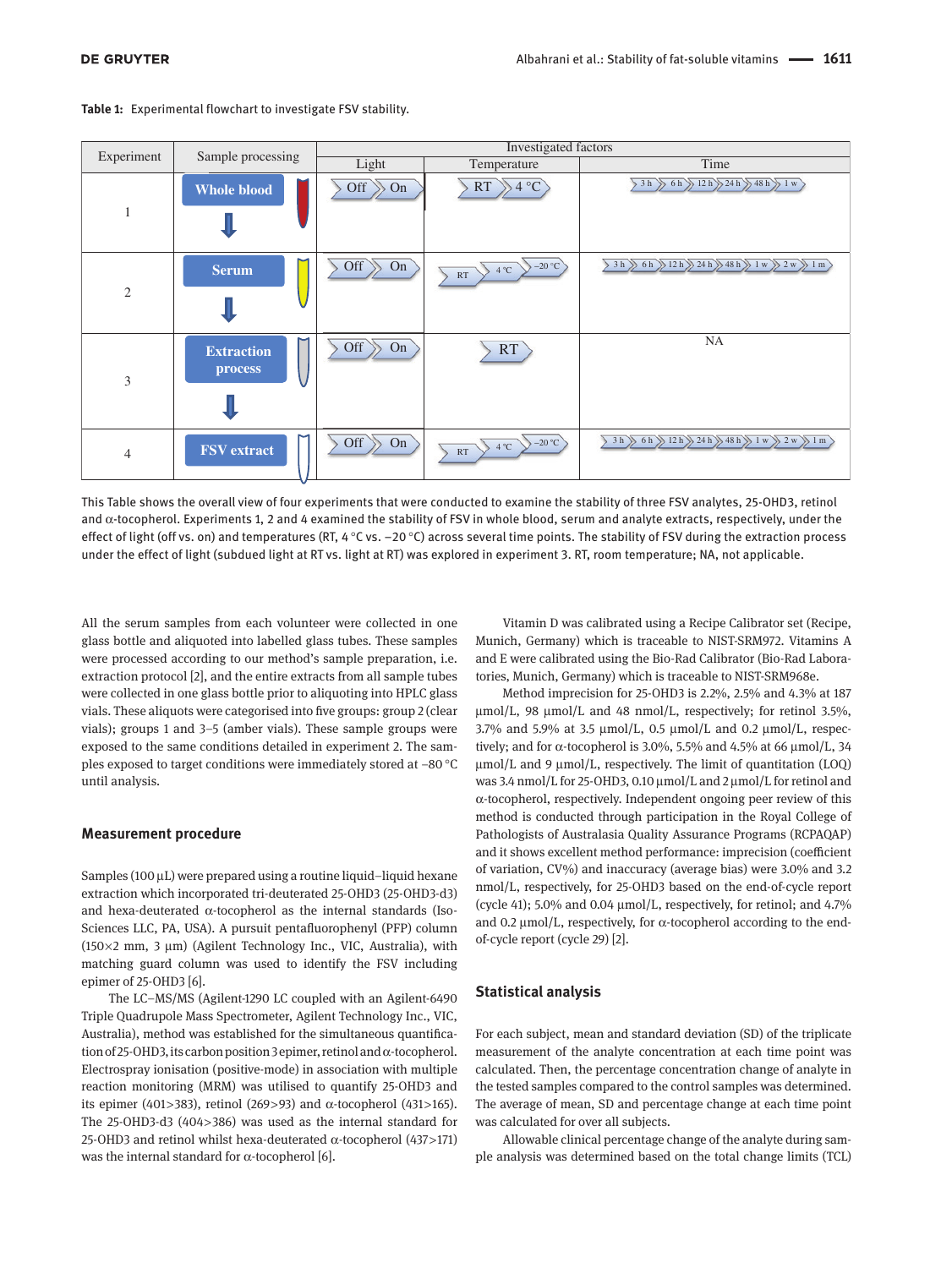as applied previously by Oddoze and colleagues for stability studies [44]. The TCL accounts for within-subject biological variation and method desirable imprecision. For each analyte TCL were calculated according to the following equation:

$$
TCL = \sqrt{((2.77CVa)^2 + (0.5CVi)^2)}
$$

In this equation the CVa represents the method imprecision and CVi is within-subject biological variation. "The factor 2.77 is derived from Z√2, where Z=1.96, determined by the 95% of confidence interval value for bi-directional changes, and √2 as we are comparing two results with the same CVa. We concluded that a mean percentage deviation >2.77 CVa represents a probable difference in analyte concentration" [44]. "The imprecision of a method, for individual single and multipoint testing, should be equal or less than one-half of the average within-subject variation (CVi), and this should be the goal for short-term laboratory imprecision  $(\leq 0.5 \text{ CVi})$ " [44].

The minimum method imprecision for 25-OHD3 (2.2%), retinol (3.5%) and  $\alpha$ -tocopherol (3.0%) was used as the TCL calculation for each analyte. The within-subject biological variations were taken from the Ricos Biological Variation database [45] for serum retinol (13.6%) and  $\alpha$ -tocopherol (13.8%); and from Stockl and colleagues' work [46] for 25-OHD3 (8%). Consequently, the calculated TCL was  $\pm$ 7.3% for 25-OHD3,  $\pm$ 11.8% for retinol and  $\pm$ 10.8% for  $\alpha$ -tocopherol. The statistically significant differences in analyte levels between tested samples and control samples were calculated using the twoway ANOVA (repeated measures) to check the effects of light, temperature and time in experiments 1, 2 and 4. In the third experiment, the independent t-test was used to compare the target analyte concentrations in samples processed under light versus samples processed in subdued light condition. The  $p$ <0.05 was considered as a statistically significant difference according to peer results. GraphPad Prism version 6 (GraphPad Prism Software Inc., CA, USA) was used for statistical analysis [47].

# **Results**

### **Vitamin A**

The percentage change of retinol levels in whole blood, serum and retinol extract (up to 48 h), as well as in samples processed under light were within the TCL (±11.8%), whereas the extracted retinol exposed to light at RT for more than 48 h was greater than the TCL. Under the investigated conditions, whole blood and serum retinol level changes were between −6.5 and 4.1%. Furthermore, the retinol concentration change seen in the extracted samples was  $\pm 3.3\%$  (p>0.05); except for those exposed to light at RT for 1 week which showed a significant decrease of  $18.4\%$  (p=0.008). In addition, there was a significant effect of temperature on the extracted retinol level ( $p=0.048$ ). However, there was no significant difference in the concentration of retinol based on temperature  $(p>0.05)$  in whole blood and serum samples (Figure 1).

### **Vitamin D**

The stability of the 25-OHD3 was investigated and the concentration change from baseline under the investigated conditions were within the ±7.3% of TCL. Specifically they were  $\pm$ 2.9% in whole blood,  $\pm$ 3.9% in serum,  $\pm$ 3.8% in the extracts and 2.5% during processing of the sample in light compared to subdued light. Overall, there was no significant difference in concentration of 25-OHD3 based on light (p>0.05), temperature ( $p$  $>$ 0.05) and time ( $p$  $>$ 0.05) (Figure 2).

### **Vitamin E**

The stability of  $\alpha$ -tocopherol was investigated and the concentration change was  $\pm 3.2\%$  in whole blood, serum and extracts as well as during sample processing. These changes were within  $\pm 10.8\%$  of TCL for  $\alpha$ -tocopherol. We observed insignificant difference in concentrations of α-tocopherol with light (p>0.05), temperature (p>0.05) and time  $(p>0.05)$  (Figure 3).

Additional details, in the form of tabulated summaries, of the results are available from the Supplemental Data, Appendix B.

# **Discussion**

This work successfully examined the stability of three FSV across the total testing process. We investigated their stability in whole blood, serum, during the liquidliquid extraction process and the prepared extract. At each stage in the process we investigated the influence of light and temperature exposure over time; which was longer than reported in many previous studies. To the best of our knowledge, this work is the first study to explore simultaneously the stability of vitamins A, D and E utilising a precise LC-MS/MS method. In addition, the stability of each analyte is justified based on the calculation of acceptable clinical limits "TCL", which reflect biological variation as well as method imprecision [44]. This valuable information provides evidence to help fill in some knowledge gaps related to vitamin analysis [1].

Recently, an evidence based guideline for the analysis of vitamins A and E across the total testing process was developed [1]; but equivalent laboratory evidence based guidelines for vitamin D do not exist. In this document, 13 substantial gaps were identified. Our study has made a significant contribution by providing evidence to fill in two of these gaps: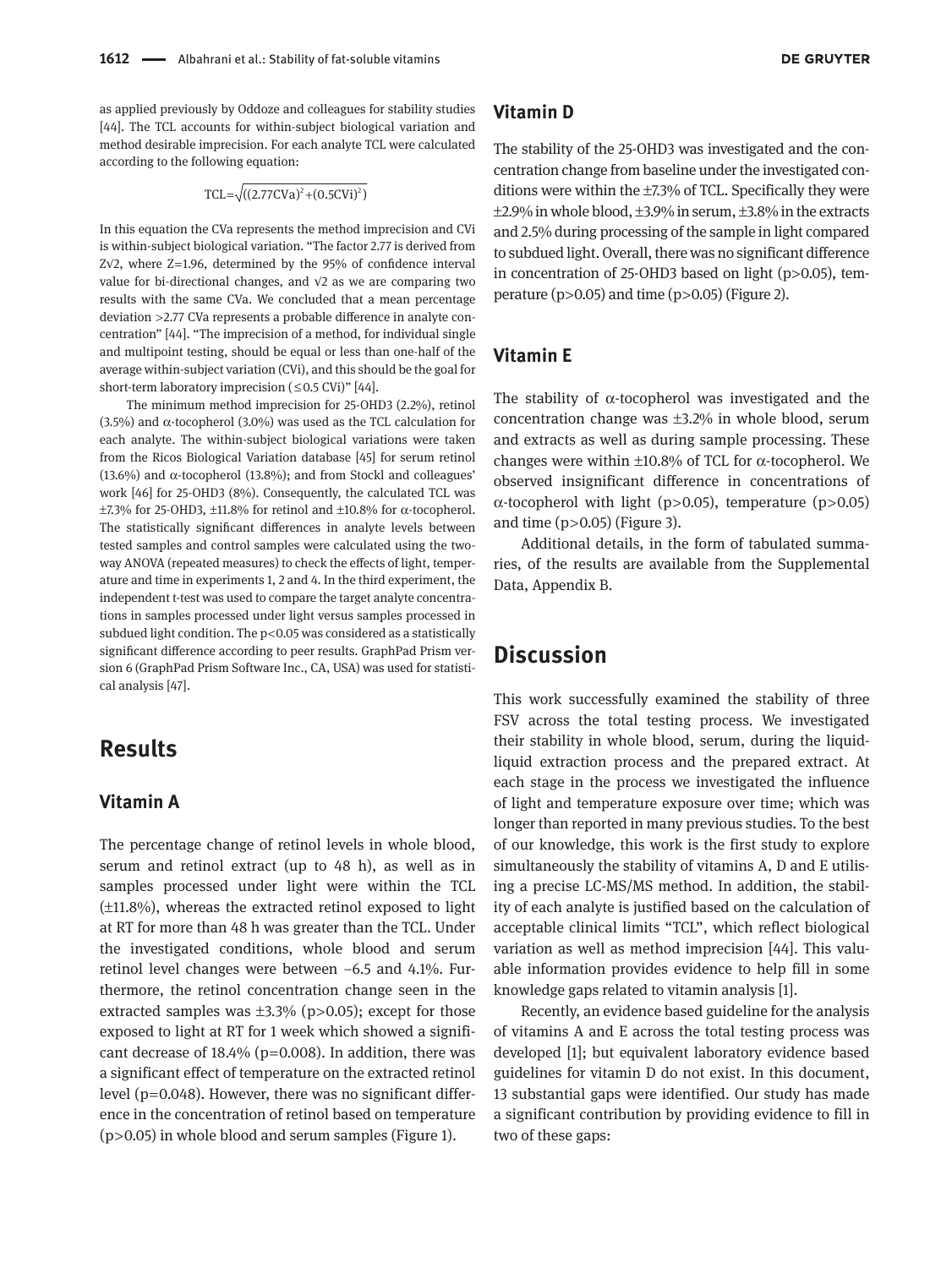

#### **Figure 1:** Stability of retinol.

These graphs show the stability of retinol in whole blood and serum under the influence of: light at RT (A), dark at RT (B), 4 °C (C) and −20 °C (D). Coloured lines show average of concentration change (%) of α-tocopherol in samples, which were exposed to different conditions of light, temperature and time, from a baseline concentration in the control sample processed using standard ambient conditions. The red line represent whole blood samples while green and blue lines represent serum and sample extracts. Dashed lines represent ± total change limits which are used to determine the acceptable clinical limits of analyte changes. The effect of light and RT on FSV stability were monitored only for 1 week, which is more than the expected time for sample storage at these conditions. Retinol concentration changes in the extracted retinol samples were ±3.3% (p>0.05) except changes of those exposed to light at RT for 1 week that significantly decreased by 18.4% (p=0.008). In addition, there was significant effect of temperature on extracted retinol (p=0.048). However, there was no significant difference in concentrations of retinol based on temperature ( $p$  > 0.05) in whole blood and serum samples.

Gap 1 – Pre-analytical "The stability of serum retinol, β-carotene and α-tocopherol when stored at RT or 4 °C for short periods such as 1 to 2 weeks have not been conducted". We can now state that retinol and α-tocopherol are stable at RT and 4 °C for 1 week and 1 month, respectively, as changes for both are within the acceptable change limits.

Gap 2 – Analytical – sample preparation "Processing of the sample under normal laboratory lighting conditions". Effects of light on retinol and α-tocopherol were examined and their changes were in the acceptable limits.

The systematic literature review highlighted 40 previous studies examining various aspects of vitamins A, D and/ or E stability. A number of these study findings were in concordance with our stability results whilst others were not in agreement. From our four stability experiments we can now critically evaluate the previous literature using the evidence from our studies to support or refute prior findings in relation to light and temperature.

### **Light**

The light sensitivity of the FSV metabolites (25-OHD3, retinol and α-tocopherol) was investigated in a number of studies [3, 5, 12, 15, 36, 40, 41].

**Vitamin A:** According to the current work, retinol can be reliably quantified in whole blood and serum samples exposed to light at RT for at least 1 week. Overall, retinol level changes were less than the TCL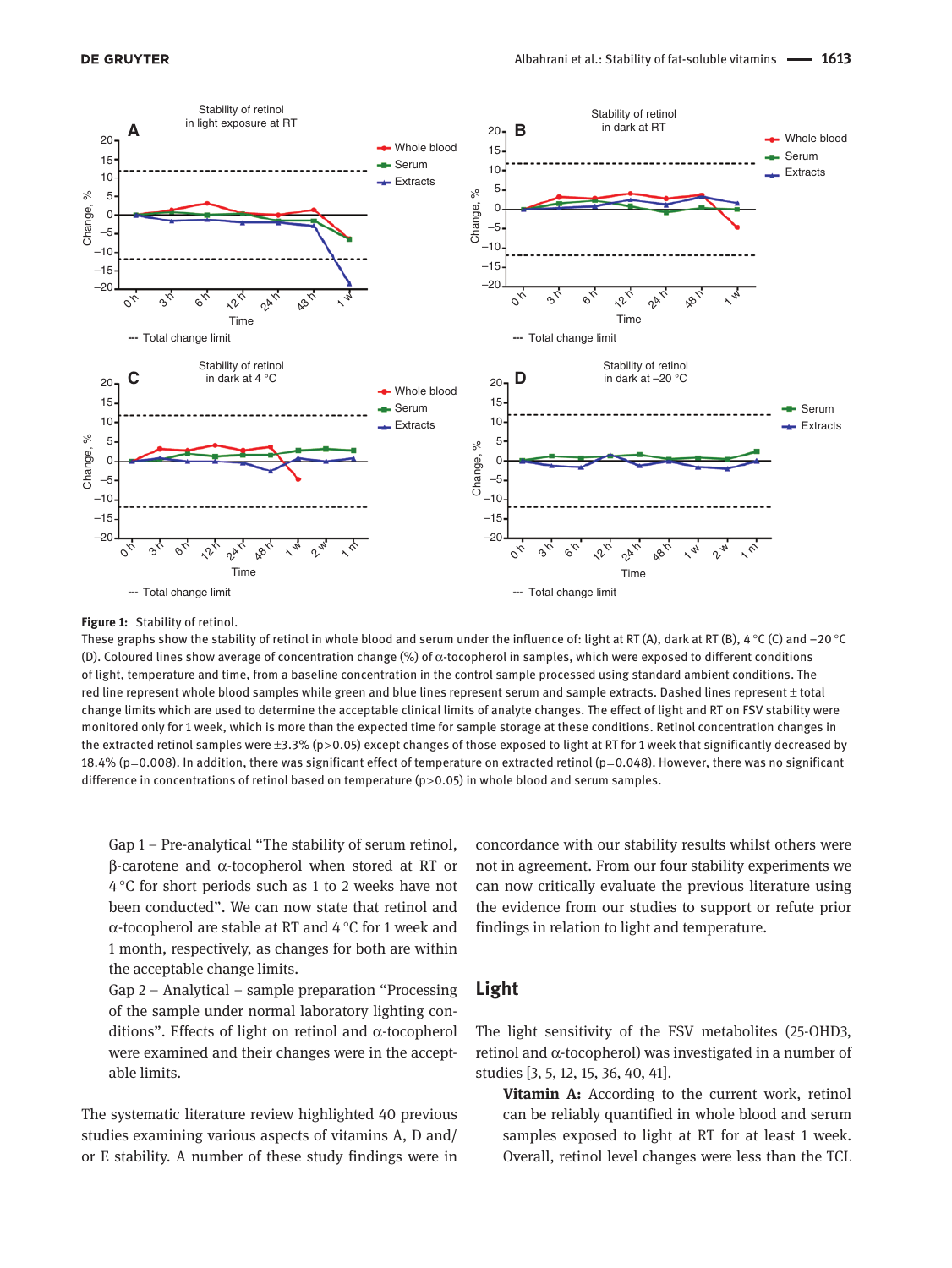

### **Figure 2:** Stability of 25-OHD3.

These graphs show the stability of 25-OHD3 in whole blood and serum under the influence of: light at RT (A), dark at RT (B),  $4^{\circ}$ C (C) and −20 °C (D). Coloured lines show average of concentration change (%) of α-tocopherol in samples, which were exposed to different conditions of light, temperature and time, from a baseline concentration in the control sample processed using standard ambient conditions. The red line represent whole blood samples while green and blue lines represent serum and sample extracts. Dashed lines represent ± total change limits which are used to determine the acceptable clinical limits of analyte changes. The effect of light and RT on FSV stability were monitored only for 1 week, which is more than expected time for sample storage at these conditions. Overall, there were no significant difference in concentrations of 25-OHD3 based on light (p>0.05), temperature (p>0.05) and time (p>0.05).

(±11.8%). A limited number of studies investigated light impact on retinol levels in whole blood [3, 5] and serum/plasma [12, 15]. Our study results agreed with some previous observations that whole blood and serum/plasma retinol is stable in ambient light at RT for 48 h [3, 5, 12] and for 1 week [5].

It appears that retinol degradation by light is proportional to exposure time of the samples to light. Our results show that retinol levels in serum and extract exposed to light for 1 week decreased more than in those exposed to light for shorter times. However, a sharp degradation of retinol extracts (−18.4%) was observed after 1 week of light exposure compared to −6.5% in retinol whole blood and serum at the same condition. These retinol variations in different matrices may be due to the release of extracted retinol from its carriers. Retinol (molecular weight 286 Da) is

transported in the blood stream bound to the retinol binding protein ( $\approx$ 21 kDa) that forms a larger complex with another protein called Transthyretin (TTR, 56 kDa). This complex ( $\approx$ 75 kDa) is crucial for retinol protection and function [48, 49], and we speculate that extracted retinol might become more sensitive to light than retinol when bound to its transporters. Furthermore, our findings show no significant difference in retinol concentrations in the sample processed in ambient light at RT compared to those processed in subdued light. This is because complete sample processing usually takes  $<$ 3 h; thus, light may have a limited effect on retinol degradation when exposed for a short time during sample processing.

**Vitamin D:** Our results show that 25-OHD3 in whole blood and serum was stable in ambient light at RT at least for 1 week. These results confirm the findings of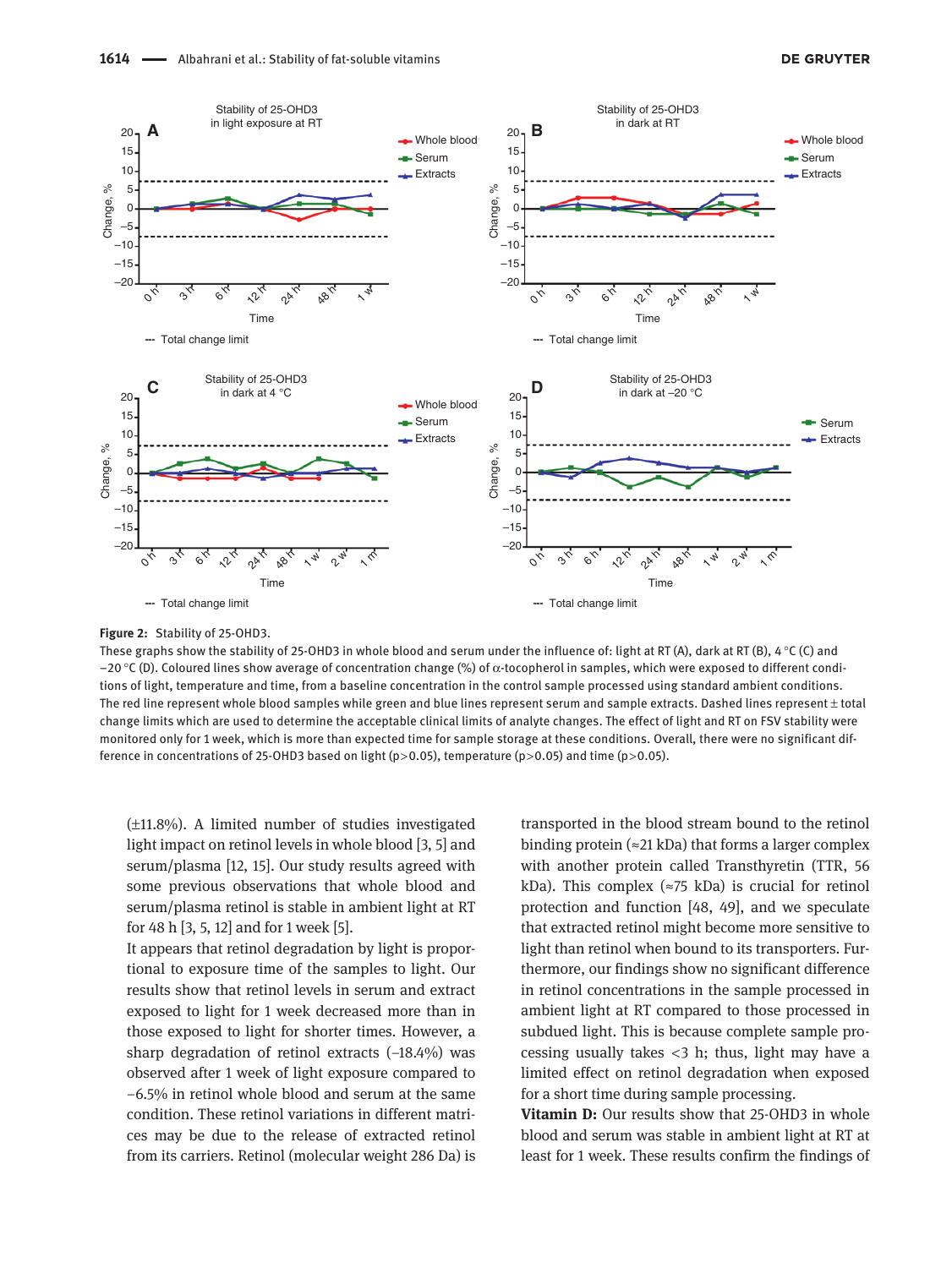

**Figure 3:** Stability of α-tocopherol.

These graphs show the stability of  $\alpha$ -tocopherol in whole blood and serum under the influence of: light at RT (A), dark at RT (B), 4 °C (C) and −20 °C (D). Coloured lines show average of concentration change (%) of α-tocopherol in samples, which were exposed to different conditions of light, temperature and time, from a baseline concentration in the control sample processed using standard ambient conditions. The red line represent whole blood samples while green and blue lines represent serum and sample extracts. Dashed lines represent ± total change limits which are used to determine the acceptable clinical limits of analyte changes. The effect of light and RT on FSV stability were monitored only for 1 week, which is more than expected time for sample storage at these conditions. We observed insignificant difference in concentrations of  $\alpha$ -tocopherol based on light (p>0.05), temperature (p>0.05) and time (p>0.05).

previous studies, which reported that whole blood and serum 25-OHD3 was stable in ambient fluorescent light at RT [36, 50] and even in extreme exposure to direct sunlight for 4 h [40, 41]. Furthermore, we observed that light had no effect on 25-OHD3 levels during the extraction process as well as 25-OHD3 extracts stored at RT for at least 1 week. This indicates that extracted 25-OHD3 from human serum is stable under the investigated conditions, despite the fact that extracted 25-OHD3 is free from the vitamin D-binding protein.

**Vitamin E:** The α-tocopherol in whole blood, serum and extract is stable for at least 1 week in light at RT based on the outcomes of the current study. This is in accordance with some previous findings regarding the stability of  $\alpha$ -tocopherol in whole blood for at least 1 week [5] and in serum for at least 48 h [12] under light at RT. Based on our results and previous study results,

α-tocopherol is not photo degraded, and is therefore not a photosensitive analyte when left for at least 1 week at RT under ambient light.

### **Temperature**

The thermostability of 25-OHD3, retinol and  $\alpha$ -tocopherol in whole blood, serum and extract was debatable because of limited or contradicted evidence (Supplemental Data, Appendix A).

**Vitamin A:** Our findings confirm that retinol can be reliably measured in whole blood samples stored at least for 1 week at RT or 4 °C. This supports some previous results of retinol change, including two studies that reported 3.3% at RT and −0.3% at 4 °C [5]. In contrast, other studies found whole blood retinol levels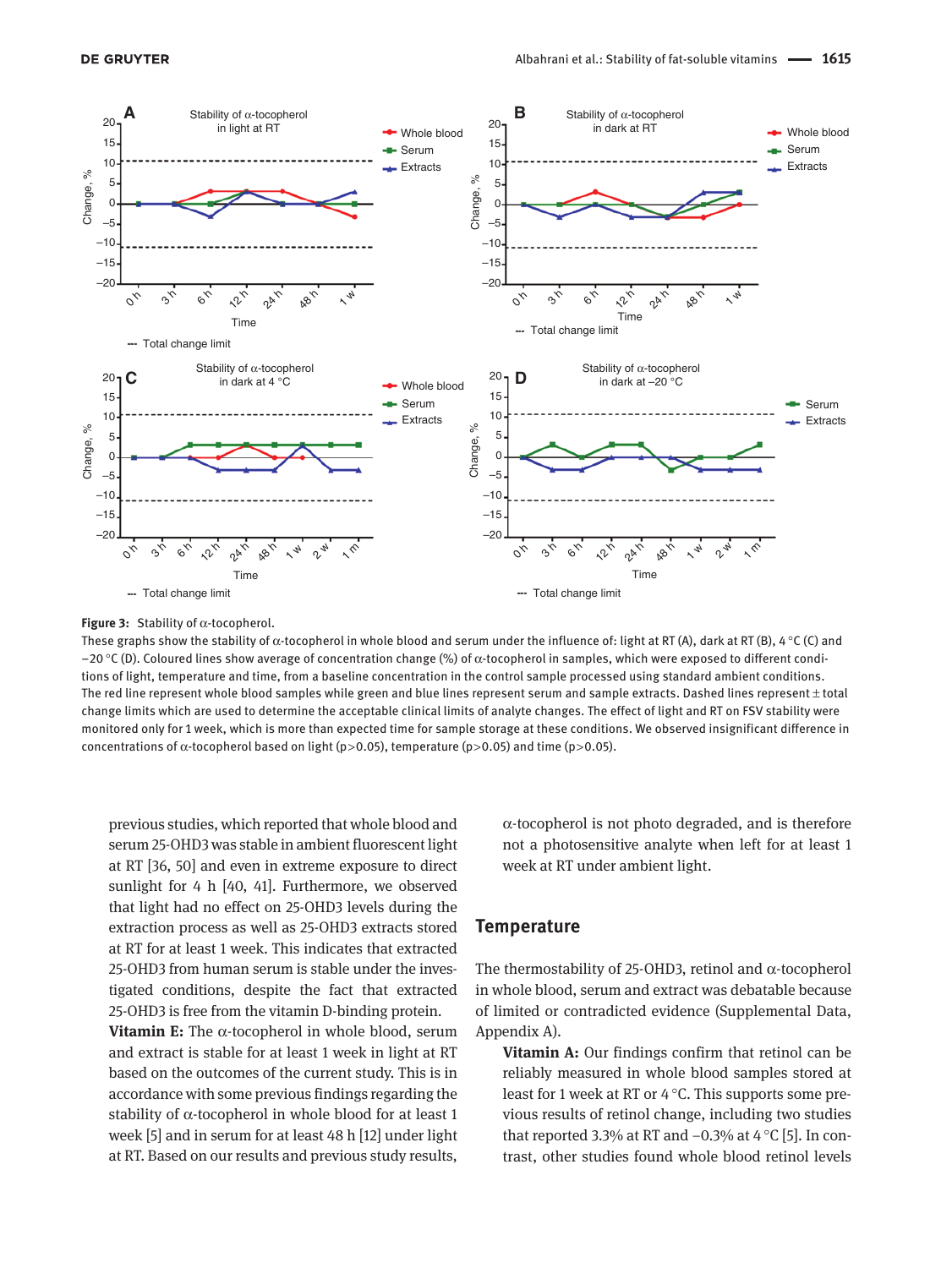decreased by −9.8% [6] and −15.5% [22] when whole blood samples were stored at RT for 72 h. Furthermore, this analyte in whole blood samples stored at chilled conditions for 48 h degraded by 8.7% [22]. This high degradation rate of retinol reported in these two studies may be due to method inter-run imprecision used in the analysis rather than retinol storage conditions.

Regarding serum retinol, our data shows that it is stable for at least 1 week at RT and for 1 month at 4 °C and −20 °C. Previously, it was reported that serum retinol was stable for 1–3 days at chilled conditions [6, 8, 22]. Furthermore, other studies found that serum retinol changes were −5% (1 week), −7% (2 weeks) and −17% (4 weeks) [13]. The results of these earlier studies, and also our current study, did not explore the mechanism of retinol degradation, hence we cannot determine if the decrease seen over time is due to a linear or exponential change.

We observed a greater percentage decrease in whole blood at 1 week of time in both the light exposed RT and dark 4 °C sample conditions. This may be related to the presence of blood cells contacted with the serum, which impact some analytes [44, 51]. The current work also investigated the impact of storage on extracted retinol for a longer time period; up to 1 week in the dark at RT, and up to 1 month in the dark at 4 °C and −20 °C. Our results show reliable stability of extracted retinol and this confirms previous findings related to stability of extracted retinol at RT, 4 °C and −20 °C for up to 48 h [12].

**Vitamin D:** Data from our study shows that 25-OHD3 is stable in whole blood, serum and extracts for at least 1 week at RT and for at least 1 month at 4 °C and −20 °C. Previous studies explored the stability of 25-OHD3 in whole blood for short times (up to 72 h) at RT, and they reported that 25-OHD3 was firmly stable [6, 36, 37, 43]. Other studies showed that 25-OHD3 in serum/plasma was stable at RT for 1–2 weeks [34, 36, 40] and for a couple of months to a few years at −20 °C [29, 34–36]. Further studies found that extracted 25-OHD3 was stable at RT for 3–7 days [29, 41].

**Vitamin E:** The current data demonstrates that α-tocopherol is stable for at least 1 week at RT (in whole blood, serum and extract) and 1 month at 4 °C and −20 °C (in serum and extracts). Our results support and extend the previous findings for  $\alpha$ -tocopherol stability in whole blood, serum and extracts. According to previous studies, whole blood α-tocopherol was stable for at least 48 h [6, 22] and for 1 week [5] at RT and chilled conditions. Two previous studies reported that serum  $α$ -tocopherol was stable for at least 24 h [8, 23], while another study found a change of  $\langle 1\%$  in serum stored at RT for 4 weeks [13]. Previous studies [12] reported that extracted  $\alpha$ -tocopherol was stable for at least 48 h at RT, 4 °C and −20 °C. Our results demonstrate that extracted α-tocopherol is stable for a longer period of time, i.e. at least 1 week at RT and for 1 month at 4 °C and −20 °C.

Based on our studies, gaps of knowledge in relation to the sample handling of FSV across the total testing process have been addressed. With the results obtained in our four experiments, together with the information gathered from the literature, evidence based recommendations for appropriate sample handling of vitamins A, D and E, which support harmonisation efforts can now be made and implemented.

# **Conclusions**

Our results confirm that 25-OHD3, retinol and α-tocopherol are stable in whole blood and serum samples with varying light and various temperatures (RT, 4 °C and −20 °C) and storage time. Whole blood and serum samples destined for FSV determination can be reliably processed in normal laboratory conditions of light and temperature during the pre-analytical stage. The measurements of extracted 25-OHD3 and α-tocopherol can also be conducted under light at RT, while light protection for extracted retinol is recommended if analysis is performed more than 48 h after extraction.

**Acknowledgments:** The work performed at RMIT University was conducted in the RMIT-Agilent Clinical Biochemistry Mass Spectrometry Collaboration Laboratory. We wish to thank Mrs Annabel Mitchell and Dr. Chris Fouracre from Agilent Technologies for their input into the method development.

**Author contributions:** All authors contributed equally to the development and analysis of this study. Dr. Ali Albahrani conducted the experiments in the clinical biochemistry laboratories, RMIT University, and he wrote the first draft of the manuscript. All the authors have accepted responsibility for the entire content of this submitted manuscript and approved submission.

**Research funding:** This work was part of Dr. Ali A. Albahrani's PhD project which was supported in kind by Agilent Technologies as part of the RMIT Clinical Biochemistry – Agilent Mass Spectrometry Collaboration.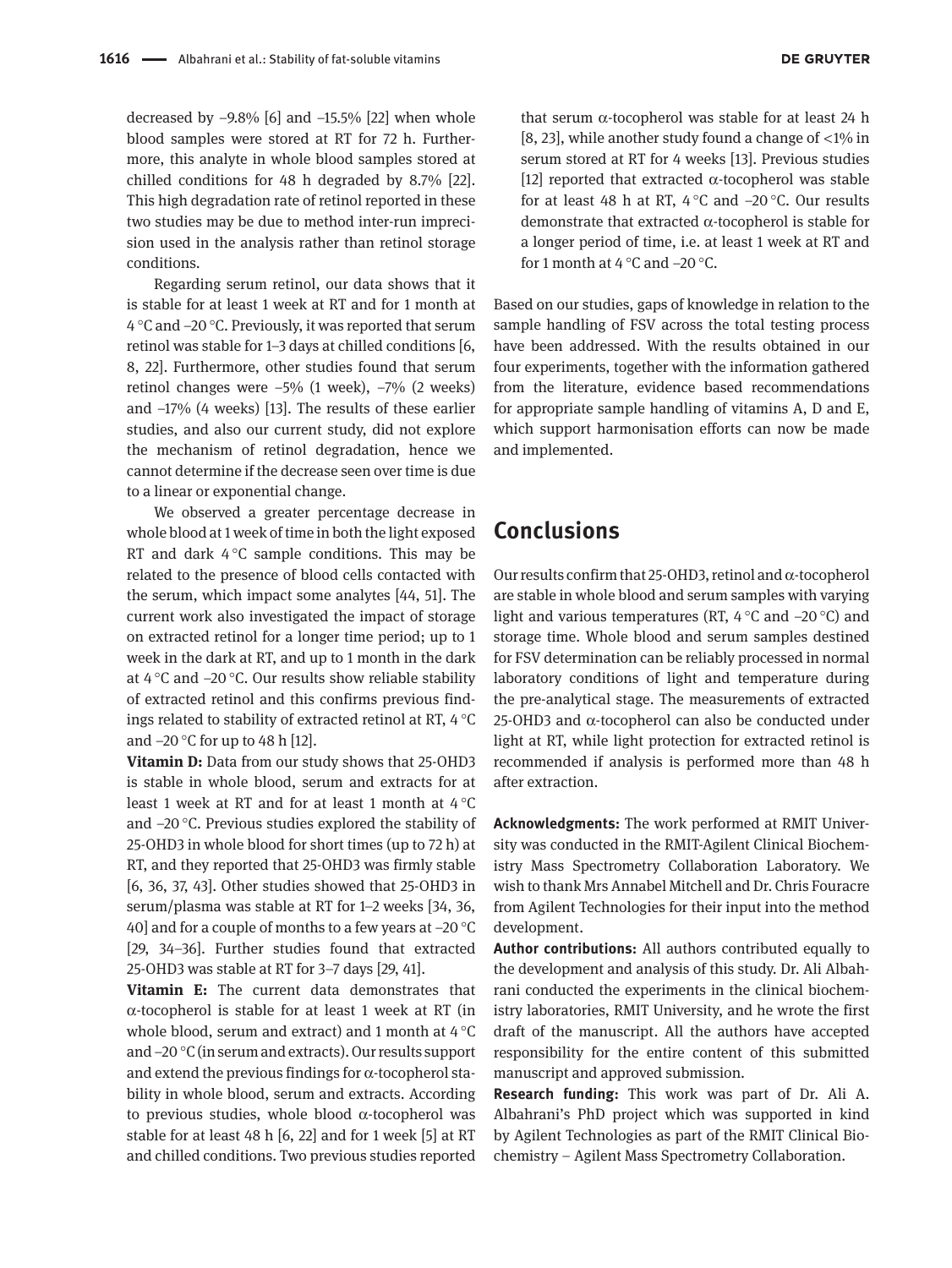**Employment or leadership:** None declared.

**Honorarium:** None declared.

**Competing interests:** The funding organisation(s) played no role in the study design; in the collection, analysis, and interpretation of data; in the writing of the report; or in the decision to submit the report for publication.

# **References**

- 1. Greaves RF, Woollard GA, Hoad K, Walmsley TA, Johansson LA, Briscoe S, et al. Laboratory medicine best practice guideline: vitamins A, E and the carotenoids in blood. Clin Biochem Rev 2014;35:85–118.
- 2. AlBahrani AA, Rotarou V, Roche PJ, Greaves RF. A simultaneous quantitative method for vitamins A, D and E in human serum using liquid chromatography-tandem mass spectrometry. J Steroid Biochem Mol Biol 2016. DOI 10.1016/j. jsbmb.2016.02.019.
- 3. Cuerq C, Peretti N, Chikh K, Mialon A, Guillaumont M, Drai J, et al. Overview of the in vitro stability of commonly measured vitamins and carotenoids in whole blood. Ann Clin Biochem 2015;52:259–69.
- 4. Greaves RF. Vitamin A serum vitamin A analysis. In: Preedy VR, editor. Vitamin A and carotenoids: chemistry, analysis, function and effects. London, UK: Royal Society of Chemistry (RSC Publishing), 2012.
- 5. Clark S, Youngman LD, Chukwurah B, Palmer A, Parish S, Peto R, et al. Effect of temperature and light on the stability of fat-soluble vitamins in whole blood over several days: implications for epidemiological studies. Int J Epidemiol 2004;33:518–25.
- 6. Drammeh BS, Schleicher RL, Pfeiffer CM, Jain RB, Zhang M, Nguyen PH. Effects of delayed sample processing and freezing on serum concentrations of selected nutritional indicators. Clin Chem 2008;54:1883–91.
- 7. Midttun O, Townsend MK, Nygard O, Tworoger SS, Brennan P, Johansson M, et al. Most blood biomarkers related to vitamin status, one-carbon metabolism, and the kynurenine pathway show adequate preanalytical stability and within-person reproducibility to allow assessment of exposure or nutritional status in healthy women and cardiovascular patients. J Nutr 2014;144:784–90.
- 8. Khan MI, Khan A, Iqbal Z, Ahmad L, Shah Y. Optimization and validation of RP-LC/UV–VIS detection method for simultaneous determination of fat-soluble anti-oxidant vitamins, all-transretinol and α-tocopherol in human serum: effect of experimental parameters. Chromatographia 2010;71:577–86.
- 9. van Eijsden M, van der Wal MF, Hornstra G, Bonsel GJ. Can whole-blood samples be stored over 24 h without compromising stability of C-reactive protein, retinol, ferritin, folic acid, and fatty acids in epidemiologic research? Clin Chem 2005;51:230–32.
- 10. Kristal AR, King IB, Albanes D, Pollak MN, Stanzyk FZ, Santella RM, et al. Centralized blood processing for the selenium and vitamin E cancer prevention trial: effects of delayed processing on carotenoids, tocopherols, insulin-like growth factor-I, insulin-like growth factor binding protein 3,

steroid hormones, and lymphocyte viability. Cancer Epidemiol Biomarkers Prev 2005;14:727–30.

- 11. Ihara H, Hashizume N, Matsubayashi T, Futaki K, Yoshida M, Sagawa N, et al. Stability of fat-soluble and water-soluble vitamins in artificially prepared, vitamin-enriched, lyophilized serum. J Clin Lab Anal 2004;18:240–46.
- 12. Su Q, Rowley KG, O'Dea K. Stability of individual carotenoids, retinol and tocopherols in human plasma during exposure to light and after extraction. J Chromatogr B Biomed Sci Appl 1999;729:191–8.
- 13. Brown Thomas J, Duewer DL, Kline MC, Sharpless KE. The stability of retinol, alpha-tocopherol, trans-lycopene, and transbeta-carotene in liquid-frozen and lyophilized serum. Clin Chim Acta 1998;276:75–87.
- 14. Talwar D, Ha TK, Cooney J, Brownlee C, St JO'Reilly D. A routine method for the simultaneous measurement of retinol, α-tocopherol and five carotenoids in human plasma by reverse phase HPLC. Clin Chim Acta 1998;270:85–100.
- 15. Key T, Oakes S, Davey G, Moore J, Edmond LM, McLoone UJ, et al. Stability of vitamins A, C, and E, carotenoids, lipids, and testosterone in whole blood stored at 4 degrees C for 6 and 24 h before separation of serum and plasma. Cancer Epidem Biomar Prev 1996;5:811–4.
- 16. Ocké MC, Schrijver J, Obermann-De Boer GL, Bloemberg BPM, Haenen GRMM, Kromhout D. Stability of blood (pro)vitamins during four years of storage at −20 °C: consequences for epidemiologic research. J Clin Epidemio 1995;48:1077–85.
- 17. Comstock GW, Norkus EP, Hoffman SC, Xu MW, Helzlsouer KJ. Stability of ascorbic acid, carotenoids, retinol, and tocopherols in plasma stored at −70 °C for 4 years. Cancer Epidem Biomar Prevention 1995;4:505–7.
- 18. Gross MD, Prouty CB, Jacobs DR, Jr. Stability of carotenoids and alpha-tocopherol during blood collection and processing procedures. Clin Chem 1995;41:943–4.
- 19. Zaman Z, Fielden P, Frost PG. Simultaneous determination of vitamins A and E and carotenoids in plasma by reversed-phase HPLC in elderly and younger subjects. Clin Chem 1993;39:2229–34.
- 20. Edmonds BK, Nierenberg DW. Serum concentrations of retinol, d-alpha-tocopherol and beta-carotene: effects of storage at −70 degrees C for five years. J Chromatogr 1993;614:169–74.
- 21. Clevidence BA, Ballard-Barbash R. Tocopherol contents of lipoproteins from frozen plasma separated by affinity chromatography. Lipids 1991;26:723–8.
- 22. Hankinson S, London S, Chute C, Barbieri R, Jones L, Kaplan L, et al. Effect of transport conditions on the stability of biochemical markers in blood. Clin Chem 1989;35:2313–6.
- 23. Craft NE, Brown ED, Smith J. Effects of storage and handling conditions on concentrations of individual carotenoids, retinol, and tocopherol in plasma. Clin Chem 1988;34:44–8.
- 24. Thurnham DI, Flora PS. Stability of individual carotenoids, retinol, and tocopherol in stored plasma. Clin Chem 1988;34:1947.
- 25. Gunter EW, Driskell WJ, Yeager PR. Stability of vitamin E in longterm stored serum. Clin Chim Acta 1988;175:329–35.
- 26. Peng Y-M, Xu M-J, Alberts DS. Analysis and stability of retinol in plasma. J Natl Cancer Inst 1987;78:95–9.
- 27. Driskell WJ, Lackey AD, Hewett JS, Bashor MM. Stability of vitamin A in frozen sera. Clin Chem 1985;31:871–2.
- 28. Mejia L, Arroyave G. Determination of vitamin A in blood: some practical considerations on the time of collection of the specimens and the stability of the vitamin. Am J Clin Nutr 1983;37:147–51.